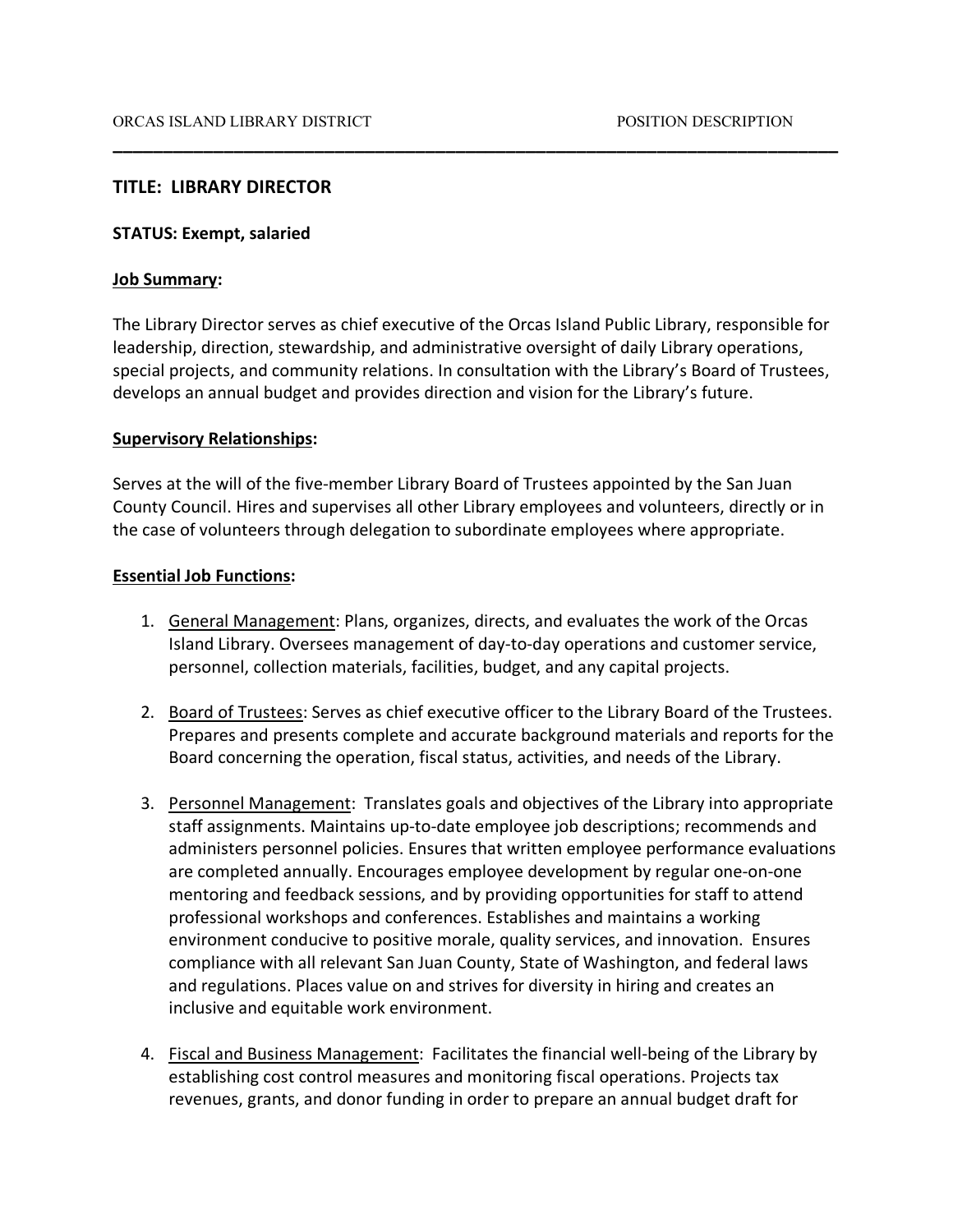consideration by the Library Board of Trustees. Communicates the Library budget to employees. Performs long-range planning to facilitate growth and expansion, reflect changes in revenue, and support new Library services.

- 5. Strategic Planning: Works with the Board of Trustees, Library staff, and the community to develop long-range and short-range plans for Library services and collections, responsive to the needs and interests of the public. Directs and implements these plans via effective operating policies and programs.
- 6. Capital Projects: Plans and implements major and minor capital improvements projects in conjunction with the Board of Trustees. Works productively with architects, consultants, contractors, and other service providers. Responsible for oversite of ongoing maintenance of Library facilities.
- 7. Citizen Involvement and Communications: Provides for programs to disseminate information on Library programs and processes to enhance utilization of the Library and serve the community's diverse information needs. May make presentations to community boards, professional organizations. Develops and maintains professional contacts that further the interests of the Library and communicate its mission.
- 8. Policy Development: Develops, recommends to the Library Board, and oversees the administration of Library policies, procedures and guidelines. Maintains currency of policies and practices.
- 9. Program Development: Oversees all Library programs and projects. Coordinates programs and activities of the Library with other San Juan County libraries, the Washington State Library, and citizen groups.

# **Additional Work Performed:**

10. Conducts research, works on special projects or programs or other related duties as assigned.

# **Performance Requirements (Knowledge, Skills, and Abilities):**

Knowledge of:

- Professional library principles, practices, procedures, laws, and regulations.
- Prevailing management principles and practices as they relate to the administration of public libraries.
- Customer service, marketing, and public relations trends, practices, and principles.
- Principles and practices of general business management, including fiscal and budget management.
- Current and developing technologies in library settings.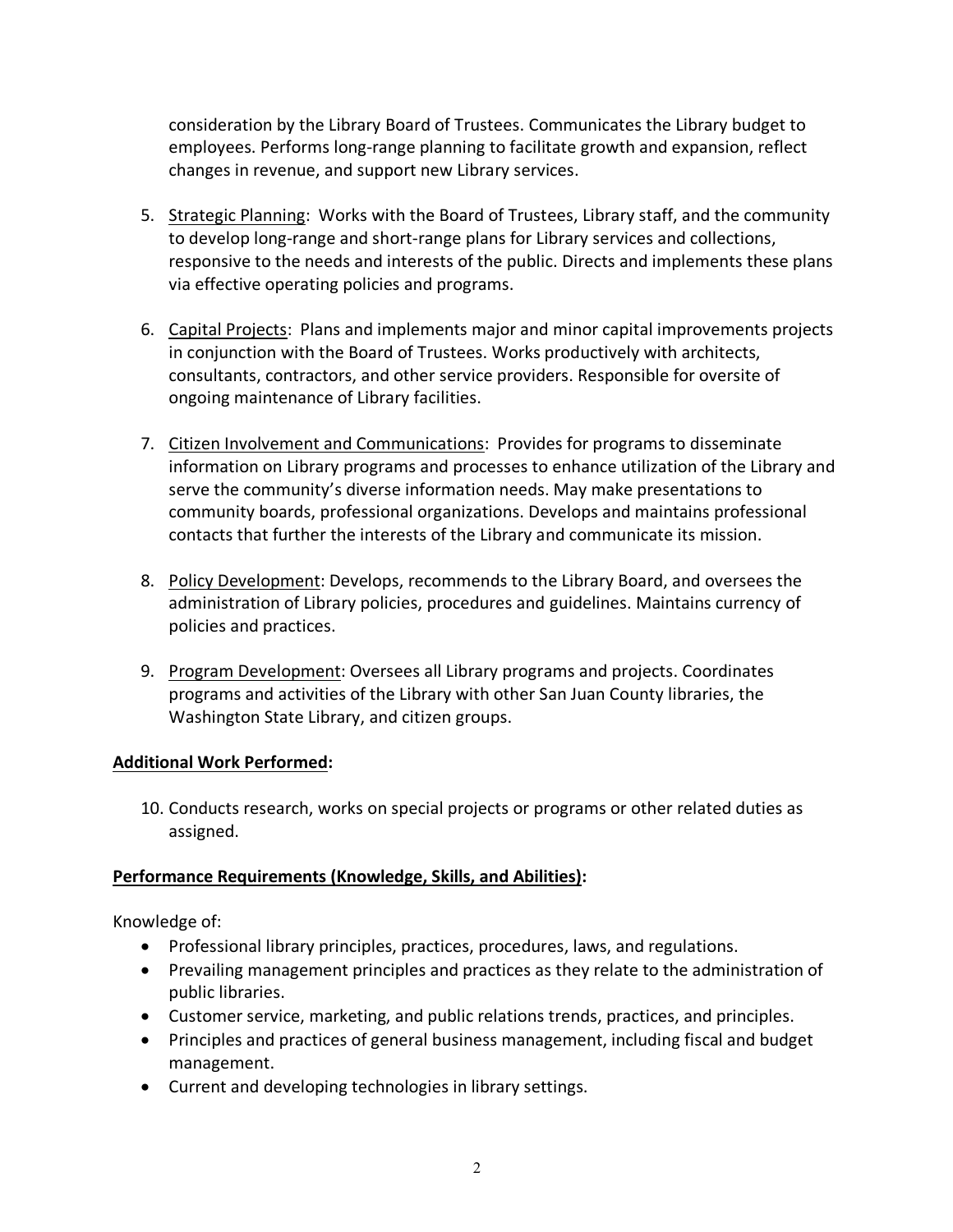Skill in:

- Interpreting community needs and interests as they pertain to planning library services.
- Motivating, directing, and supervising professional, paraprofessional, and clerical personnel in a manner conducive to achieving full performance and high morale.
- Team building and leadership.
- Establishing and maintaining effective working relationships with employees, Board members, County officials, community leaders, professional peers, and the public.
- Problem analysis and decision-making.
- Strategic planning, visioning, organizing, and time management.
- Verbal and written communication, with the ability to present ideas effectively.

Ability to:

- Plan, organize, prioritize, develop and implement a comprehensive coordinated library service program.
- Establish and maintain cooperative and effective working relationships with citizens and stakeholders, both internal and external.
- Execute strategic planning and marketing.
- Maintain high ethical and professional standards for conduct of public affairs.
- Maintain consistent and punctual attendance.

## **Working Environment:**

Job duties are performed primarily within the Orcas Island public library. Flexibility to work evening and weekend hours and occasional daytime travel within the geographic region or overnight travel to professional conferences and training sessions required.

## **Experience and Training Requirements:**

Master of Library Science (MLS or MLIS) degree from an American Library Associationaccredited school.

Five years of progressively responsible professional Library experience including three years of management and administration experience in a leadership role preferred.

Demonstrated effective work with governing boards, community groups, and elected officials preferred.

Budget preparation and management experience preferred.

Public library experience preferred.

## **Necessary Special Requirements:**